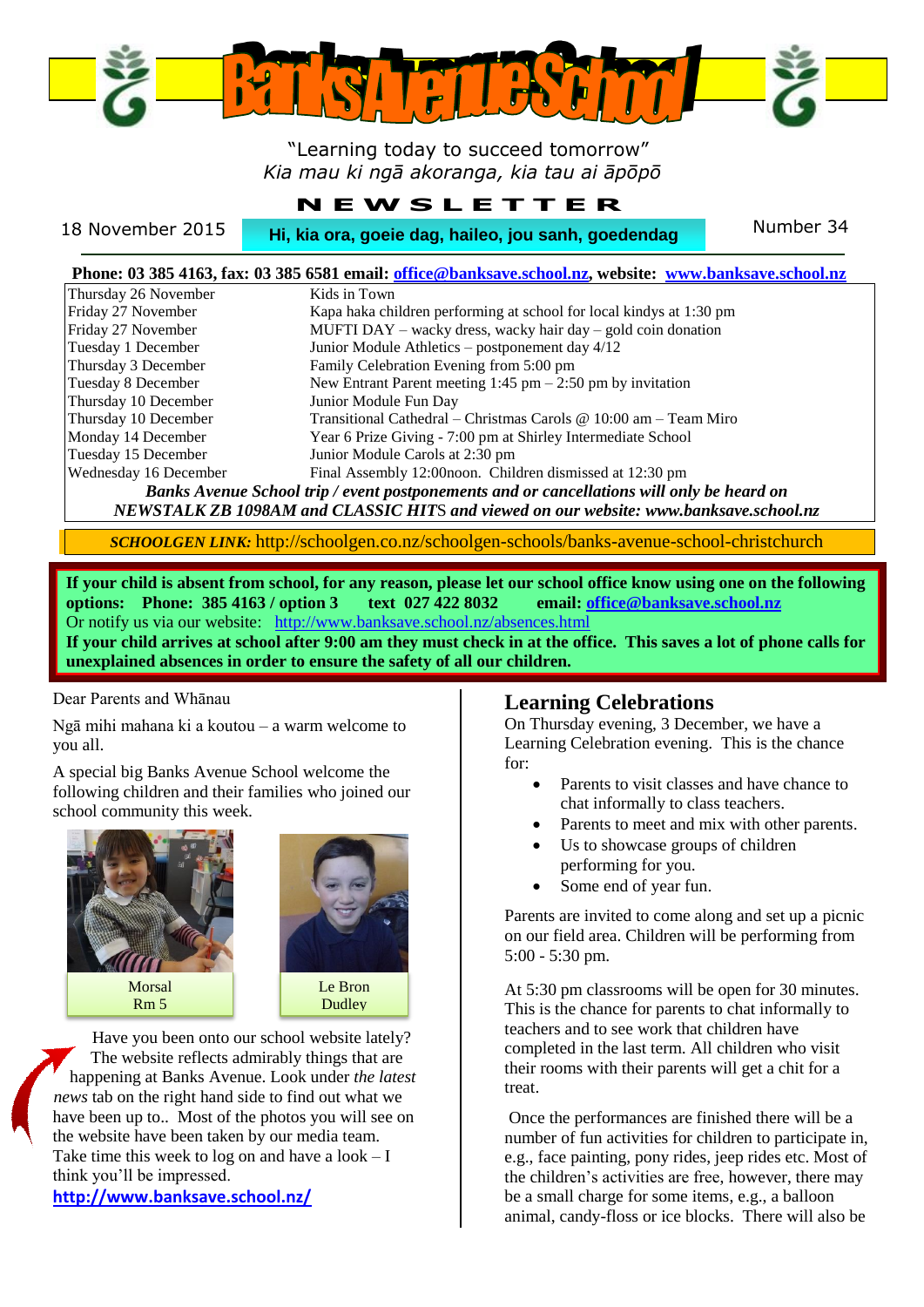a coffee van for parents to buy a drink from and the PTA will have sausages for sale.

We are hoping for some extra help on the evening: Face-painting- is there a parent or older sibling who has some artistic skills who would be willing to face paint? We will provide the equipment but we need some manpower.

Candy-floss maker: We will provide all the equipment but we need a parent (or grandparent) who is willing to operate the candy floss machine for an hour.

Sausage sizzle: our PTA would like the names of any parents who would be happy to be rostered onto the sausage sizzle table for ½ an hour or more.

If you are available to help with any of these activities please complete the form at the end of the newsletter.

A huge thank you to Liz Hunton for bringing her beautiful ponies once again. Also many thanks to the Smit family for bringing their jeeps again. We really appreciate your extra support!

# **North East Zone Athletic Sports**

Forty-six of our children represented Banks Ave School yesterday at the North East Zone Athletics held at the Rawhiti Athletics Club. All children competed well. Placings are as follows:

- *Pafuti achieved 1st place in the 50 metre sprint event.*
- *Kieran achieved 1st place in the 50 metre sprint event.*
- *Jekita achieved 1st place in the shot put and discus events.*
- *Olivia achieved 1st place in the discus event.*
- *Jordan L achieved 3rd place in the 50 metre sprint event.*
- *Meika achieved 3rd place in the 50 metre sprint event.*
- *Keiran achieved 3rd place in the long jump event.*
- *Braden J achieved 3rd place in the 80 metre sprint event.*

Congratulations to Pafuti, Keiran, Jekita and Olivia who will represent Banks Avenue School in the Canterbury Athletics on Wednesday 2 December.



# **School Social Worker**

We have just been assigned a new school social worker, Tanya Hay. Parents are welcome to contact Tanya to do a self-referral. Her email is [tanya.hay@standforchildren.org.nz.](mailto:tanya.hay@standforchildren.org.nz) Tanya can also be contacted on 027 423 0649.

**Future Focused Teaching & Learning**

Below is a link to a short snippet (6 minutes) about the key features in innovative learning environments ( ILEs).

**<https://www.youtube.com/watch?v=0LEyR8odM64>**

This week I have also sent home invitations, to parents of Year 3 students, to come to open mornings in Dudley block. Please return your booking slip with your preferred time slots as soon as possible (before Friday) so I can roster you into our timetable.

# **Staffing 2016**

Scott Bradley has been appointed as a permanent teacher in Team Miro. Scott is currently working at Linwood Avenue School in a collaborative teaching

space. One of Scott's strengths is in being able to incorporate e-learning into his class programme. We are thrilled to welcome Scott to our Banks Avenue team. Scott will take up his position when we return in 2016.



We have also appointed Karen Morganty into a fixed term position for 2016. Karen will also

be working in Team Miro. Those of you who have had children in Karen's class know how caring she is and what an effective teacher she is. We are thrilled to have Karen with us for another year.

# **'HOT SHOT' LEARNER'**



*Shaqieq in Dudley is our 'Hot Shot' this week. She is a great thinker with her Maths.*

*Well done Shaqieq.* 

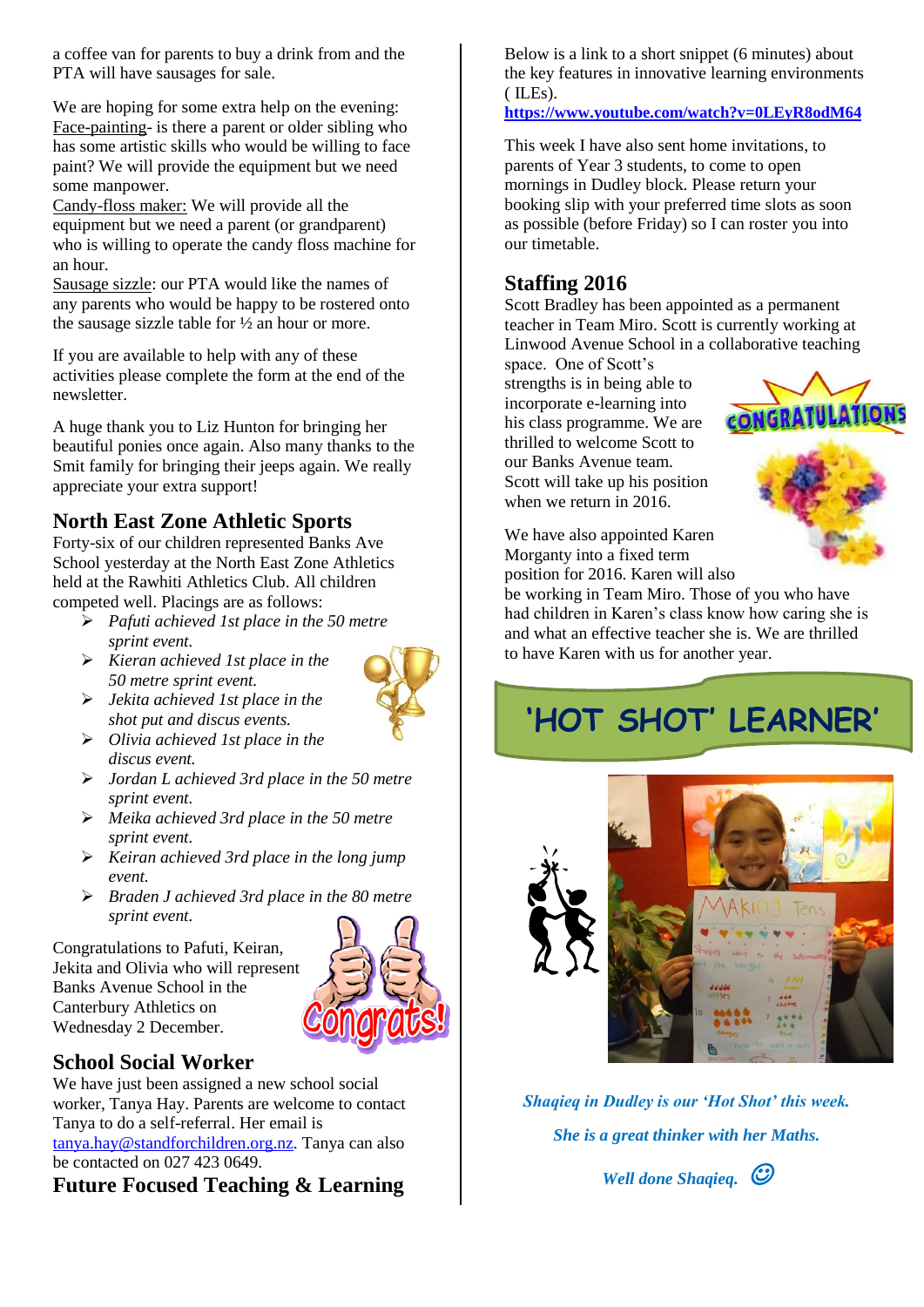## **Student Well-being Survey**

At the beginning of this term all Year 4-6 students completed a well-being survey. The data we gather from this will help inform some actions and next steps in 2016. The survey was broken into five sections: *school wide climate and culture, teaching and learning, community partnerships, pro-social student culture and strategies* and finally *aggressive student culture.*

Below are examples of the questions or statements children were asked to respond to:

*At school we celebrate good things students do. I feel safe at school.* 

*Students have a say in what we do at school.*

*Teachers care about how I feel.*

*At school I am taught to say or do if other children are being mean or bullying me.*

*My parents and whanau always feel welcome at school.*

*I always feel safe when I am going to or coming from school.*

*Students treat each other with respect. I can say how I am feeling when I need to. Do other students say mean things about your family or culture?*

This survey identified many things that we are doing well at Banks Avenue but it also has given us some direction with next steps in 2016.

As part of positive behaviour for learning we will be:

- Building on and embedding our school vision and values.
- Developing and following a set of school expectations and rules.
- Building in more opportunities and ways to celebrate children making wise choices and displaying our school values.
- Providing and reinforcing with children a range of strategies to use with bullies.

In 2016 we will be seeking ways to acknowledge and celebrate our diverse cultures, e.g.,

- Signage around the school.
- Topics that reflect culture.
- Aspects of class programmes aligned to culture.

Engaging with whānau and our community will be a focus, e.g.,

- Community consultation.
- Parents area / room developed.
- Use of community agencies to support families.

# **Board of Trustees Update**

Karen Elliot sadly, has resigned from the Board of Trustees. Karen has been a valued Board member and we have fully appreciated her efforts. Many thanks Karen!



At last night's meeting the Board co-opted David Campbell to the Board. The Board is currently made up of six parents and two staff; Aaron Reid, BOT Chair, Kirk McKay, Deputy Chair and Finance, Trevor Wilson, Noella Gould, Glenn Bongartz, Toni Burnside, Principal and Helen Stowers as staff rep. Board profiles are available on our website. <http://www.banksave.school.nz/meet-our-bot.html>

## **Attendance**

At this time of the year we are looking closely at our school data and how well children have progressed and achieved throughout the year. We also look at children who haven't made the progress we would hope. There is often a strong correlation between attendance and achievement. Children need to be at school regularly, more than 95% of the time, to have a chance of making steady progress. Children who are away regularly are not just missing out on learning they are also missing out on the chance to keep positive relationships going with other children. Judging whether a child is sick enough to warrant staying home from school can be a tricky job. Do you have family guidelines for how sick your child needs to be to stay home from school? One parent I spoke to said only in cases where it was very evident the child was sick would they stay home. For a minor headache or a tummy upset they would usually get the child to school with the message that if it got worse to let the teacher know and then the family could be contacted. Do you have an expectation that if they are home sick they need to stay in bed or be tucked up on the sofa – not on their play stations or outside after 3:00 pm?

We want all of our children at school, achieving, experiencing success and having positive relationships with their peers. We rely on and appreciate parents making sure children are here, on time, ready for learning.

If your child is away for a justified reason please let the office know before school starts. Thank you for your support!

## **Parent Wonderings**

Do you have any on-going questions or wonderings about how things work at Banks Avenue? A parent recently mentioned that there were several things that they were unsure about and didn't know the answer to (in relation to school practices). This prompted us to think that there could be lots of parents in our community with similar questions.